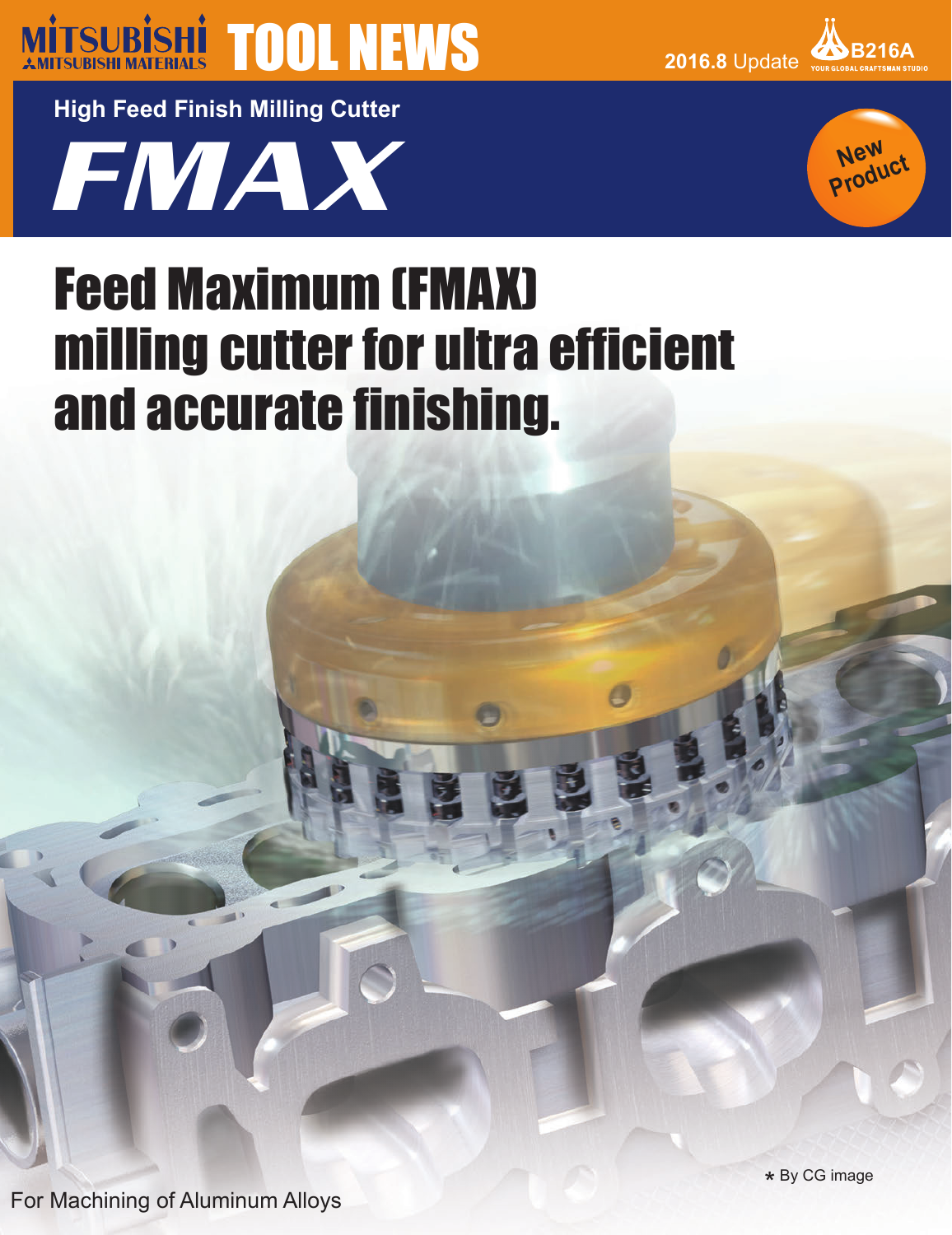### **High Feed Finish Milling Cutter**



## **Ultra High Efficiency Machining**

The ultra fine pitch design is ideal for high efficiency machining (IPM ≥ 787).

Internal coolant and a special chipbreaker wall (body protector) provides ideal chip discharge performance.





Body Protector Internal Coolant

\*Graphical representation.

The body protector on the rake face forms chip shapes ideal for disposal and disperses them away from the body. Internal coolant also aids this process. The body is compatible with through coolant arbors.

# **Designed for High Speeds**

Anti fly dovetail clamping mechanism.





1

# **Light Weight, High Rigidity Body**

A special 2-piece body that combines alloy steel and aluminum to provide rigidity and light weight.



Dovetail Clamp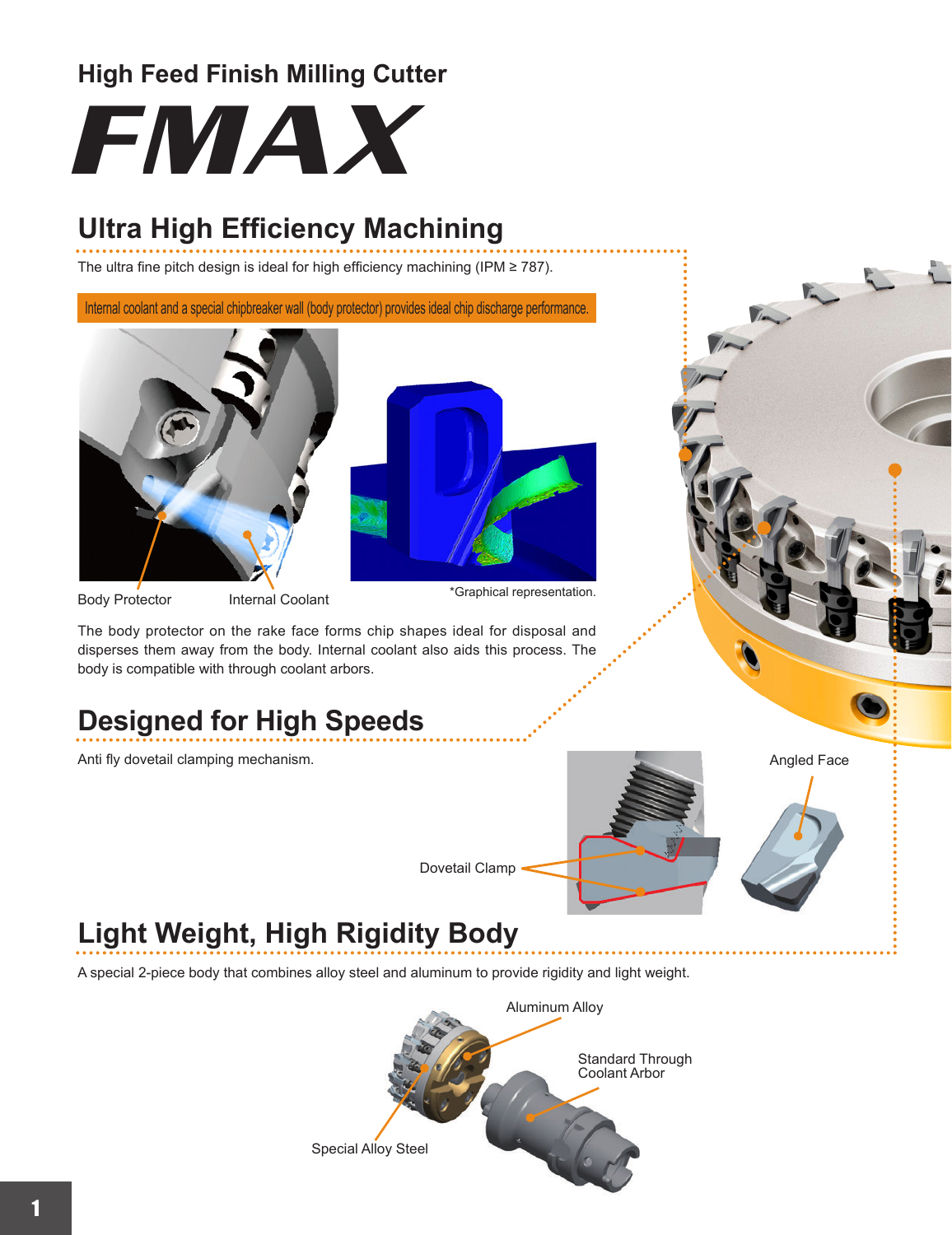

# **High Precision, Easy Setting**

The combination of both a large and micro screw provides precise run-out adjustment of inserts; (.0002" or better).

Large Adjustment Screw

Micro Adjustment Nut



# **Inserts, GOER1408PXFR2 MD2030**

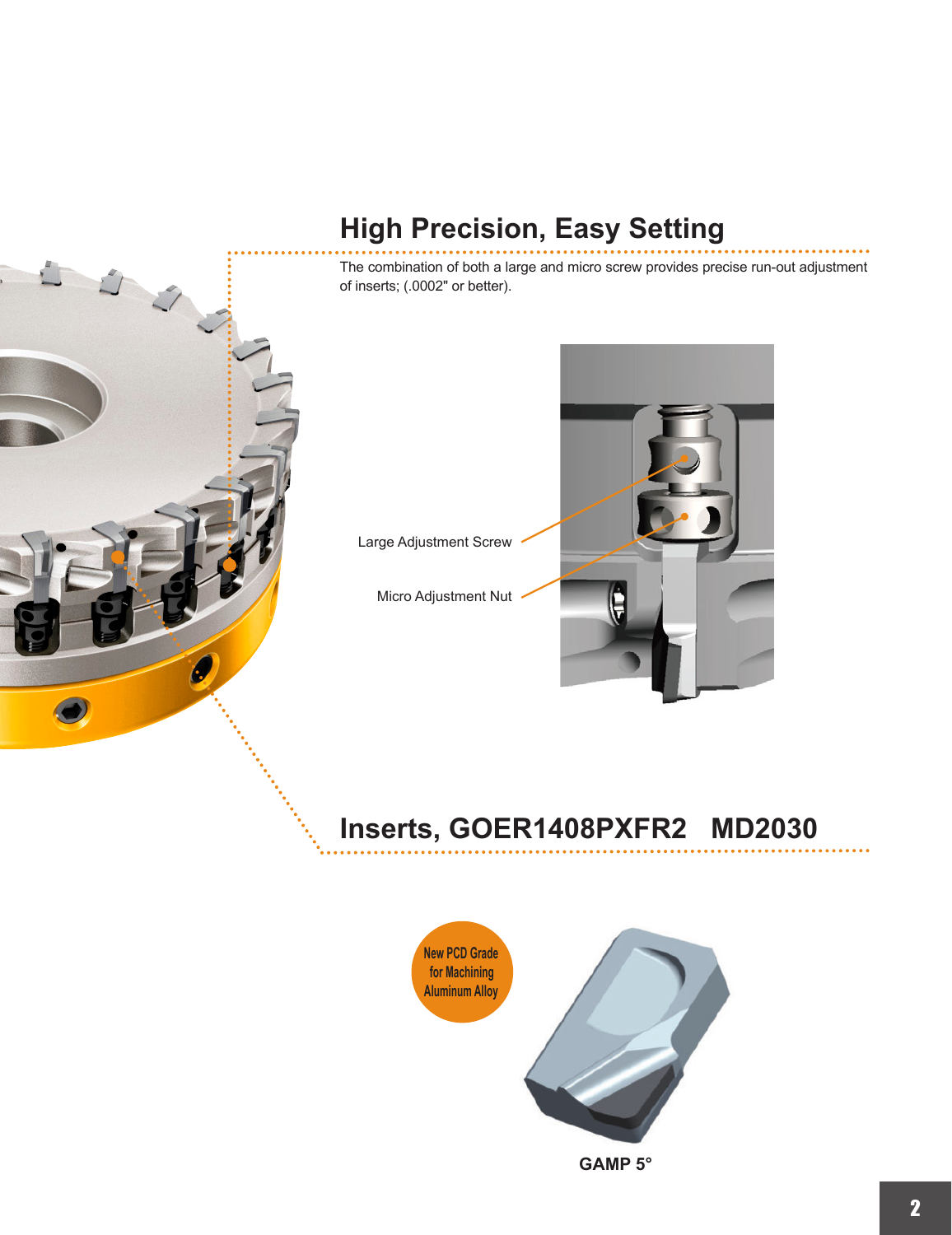### High Feed Finish Milling Cutter



| <b>DC</b> | Order Number | <b>Stock</b> | $\star$ 2<br>No.T | LF    | <b>DCON</b> | <b>WT</b><br>(lbs) | <b>APMX</b> | <b>RPMX</b><br>$(min^{-1})$ | Fig.           |
|-----------|--------------|--------------|-------------------|-------|-------------|--------------------|-------------|-----------------------------|----------------|
| 3.000     | FMAXUR0310C  | 0            | 10                | 1.772 | 1.000       | 2.2                | .079        | 24500                       |                |
| 3.000     | FMAXUR0314C  | $\bullet$    | 14                | 1.772 | 1.000       | 2.1                | .079        | 24500                       |                |
| 4.000     | FMAXUR0412D  | $\bullet$    | 12                | 1.969 | 1.250       | 4.2                | .079        | 22000                       |                |
| 4.000     | FMAXUR0418D  | $\bullet$    | 18                | 1.969 | 1.250       | 4.1                | .079        | 22000                       |                |
| 5.000     | FMAXUR0516E  | $\bullet$    | 16                | 2.362 | 1.500       | 7.6                | .079        | 19600                       | 2              |
| 5.000     | FMAXUR0524E  |              | 24                | 2.362 | 1.500       | 7.5                | .079        | 19600                       | $\overline{2}$ |

\* 1 .079" or less is the recommended maximum depth of cut for ultra high efficiency machining.

\* 2 Number of Teeth

#### **Metric Standard**

For inch arbors DC=mm size, DCON=Inch size

| KAPR : 90° |                   | GAMP : +5° |                    |
|------------|-------------------|------------|--------------------|
|            |                   |            | CH :0° GAMF:-5°—0° |
|            | With Coolant hole |            |                    |

|           | With Coolant hole<br>(mm) |              |              |    |             |                       |                   |                |                             |                |
|-----------|---------------------------|--------------|--------------|----|-------------|-----------------------|-------------------|----------------|-----------------------------|----------------|
| <b>DC</b> | Order Number              | <b>Stock</b> | $*2$<br>No.T | LF | <b>DCON</b> | <b>DCON</b><br>(inch) | <b>WT</b><br>(kg) | <b>APMX</b>    | <b>RPMX</b><br>$(min^{-1})$ | Fig.           |
| 80        | <b>FMAXR08010C</b>        | $\star$      | 10           | 45 | 25.4        | 1.000"                | 1.11              | 2              | 24500                       |                |
| 80        | <b>FMAXR08014C</b>        | $\star$      | 14           | 45 | 25.4        | 1.000"                | 1.09              | $\overline{2}$ | 24500                       | 1              |
| 100       | <b>FMAXR10012D</b>        | $\star$      | 12           | 50 | 31.75       | 1.250"                | 1.85              | 2              | 22000                       | 2              |
| 100       | <b>FMAXR10018D</b>        | $\star$      | 18           | 50 | 31.75       | 1.250"                | 1.81              | $\overline{2}$ | 22000                       | $\overline{2}$ |
| 125       | <b>FMAXR12516E</b>        | $\star$      | 16           | 60 | 38.1        | 1.500"                | 3.33              | 2              | 19600                       | 2              |
| 125       | <b>FMAXR12524E</b>        | $\star$      | 24           | 60 | 38.1        | 1.500"                | 3.27              | $\overline{2}$ | 19600                       | $\overline{2}$ |

1 .079" or less is the recommended maximum depth of cut for ultra high efficiency machining.

\* \* 2 Number of Teeth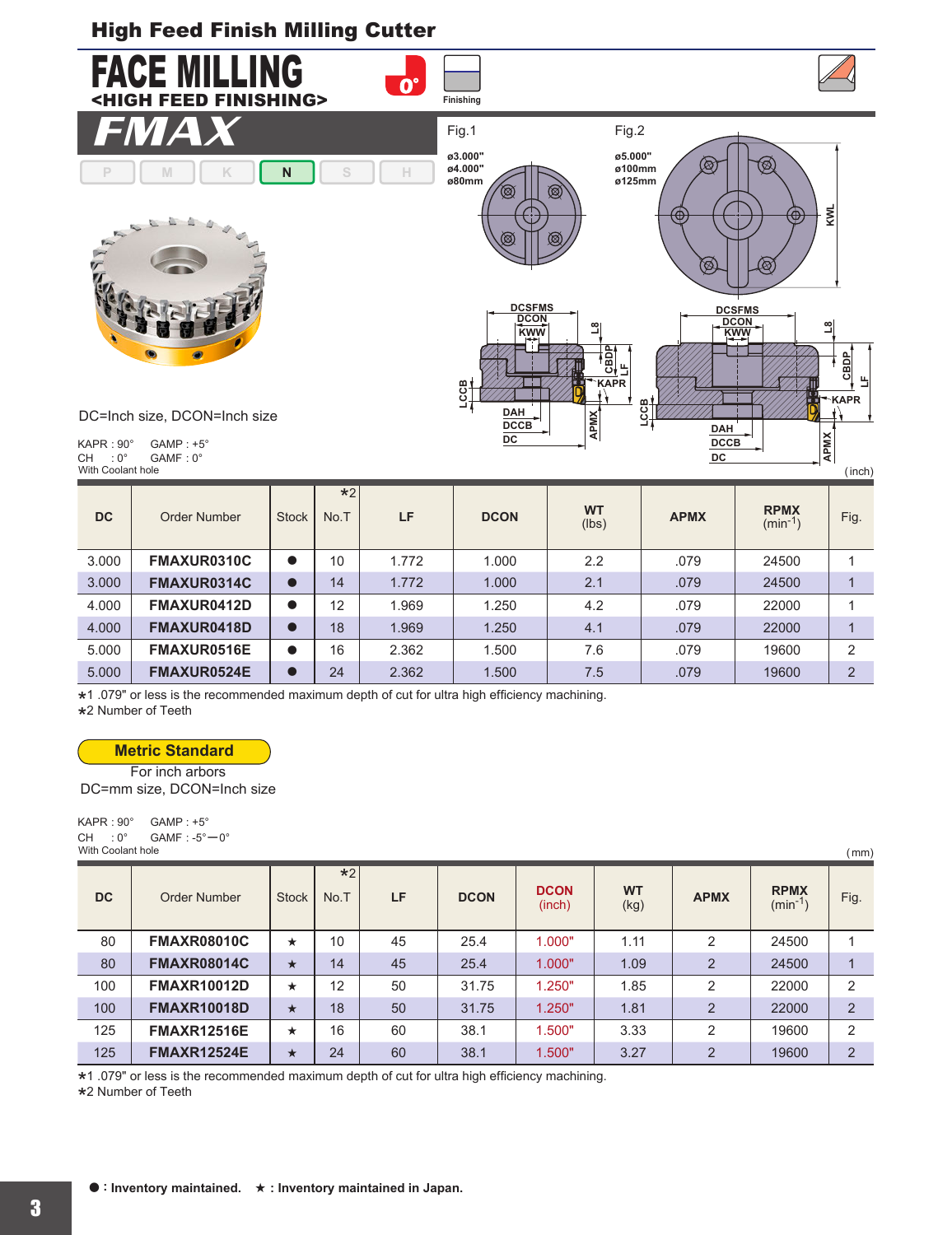### **Mounting Dimension**

|             |                         |           |             |            |             |             |               |            |                | (inch)     |
|-------------|-------------------------|-----------|-------------|------------|-------------|-------------|---------------|------------|----------------|------------|
| <b>DCON</b> | <b>Tool Holder Type</b> | <b>DC</b> | <b>CBDP</b> | <b>DAH</b> | <b>DCCB</b> | <b>LCCB</b> | <b>DCSFMS</b> | <b>KWW</b> | L <sub>8</sub> | <b>KWL</b> |
| 1.000       | <b>FMAXUR03</b>         | 3.000     | .945        | .539       | 1.024       | .394        | 2.677         | .375       | .219           |            |
| 1.250       | <b>FMAXUR04</b>         | 4.000     | 1.260       | .669       | 1.260       | .354        | 3.465         | .500       | .281           | —          |
| 1.500       | <b>FMAXUR05</b>         | 5.000     | .417        | .787       | .496        | .433        | 3.465         | .625       | .375           | 4.409      |

(mm)

|             |                       |                         |           |             |            |             |             |               |            |                | (IIIIII    |
|-------------|-----------------------|-------------------------|-----------|-------------|------------|-------------|-------------|---------------|------------|----------------|------------|
| <b>DCON</b> | <b>DCON</b><br>(inch) | <b>Tool Holder Type</b> | <b>DC</b> | <b>CBDP</b> | <b>DAH</b> | <b>DCCB</b> | <b>LCCB</b> | <b>DCSFMS</b> | <b>KWW</b> | L <sub>8</sub> | <b>KWL</b> |
| 25.4        | 1.000"                | FMAXR08                 | 80        | 24          | 13         | 26          | 10          | 68            | 9.5        | 6              |            |
| 31.75       | .250"                 | FMAXR10                 | 100       | 32          | 17         | 32          | 9           | 79            | 12.7       | 8              | 90         |
| 38.1        | .500"<br>и            | FMAXR12                 | 125       | 36          | 22         | 38          | 11          | 88            | 15.9       | 10             | 112        |

### **Spare Parts**

|                         |                       |                             |                                                                                 |                  |                    |               | (inch)                               |
|-------------------------|-----------------------|-----------------------------|---------------------------------------------------------------------------------|------------------|--------------------|---------------|--------------------------------------|
|                         | Insert Clamp<br>Screw | Micro<br>Adjustment<br>Nut  | <b>Balance</b><br>Large<br>Cutter<br>Adjustment<br>Adjustment<br>Screw<br>Screw |                  | Clamp Bolt         | Wrench<br>T10 | <b>Wrench</b><br>$\varnothing$ .098" |
| <b>Tool Holder Type</b> | <b>ND</b>             | $\textcircled{\small\bf 1}$ | CONTROLLED                                                                      | S                | <b>CONTRACTOR</b>  |               |                                      |
| <b>FMAXUR03</b>         | TSS04505S             | KSN <sub>2</sub>            | KSS <sub>2</sub>                                                                | <b>HSS05005G</b> | <b>HSCXU50012H</b> | TKY10T        | <b>RKY25S</b>                        |
| <b>FMAXUR04</b>         | <b>TSS04505S</b>      | KSN <sub>2</sub>            | KSS <sub>2</sub>                                                                | <b>HSS06006G</b> | HSCXU62514H        | TKY10T        | <b>RKY25S</b>                        |
| <b>FMAXUR05</b>         | TSS04505S             | KSN <sub>2</sub>            | KSS <sub>2</sub>                                                                | <b>HSS08008G</b> | <b>HSCXU75017H</b> | TKY10T        | <b>RKY25S</b>                        |

\* Clamp Torque (lbf-in) : TSS04505S=31

\* Refer to the instruction manual included in the cutter body for how to locate the insert and adjust the run-out.

|                         |                       |                                   |                              |                  |                      |                           | (mm)                        |
|-------------------------|-----------------------|-----------------------------------|------------------------------|------------------|----------------------|---------------------------|-----------------------------|
|                         | Insert Clamp<br>Screw | Micro<br>Adjustment<br><b>Nut</b> | Large<br>Adjustment<br>Screw |                  | Cutter<br>Clamp Bolt | Wrench<br>T <sub>10</sub> | Wrench<br>$\varnothing$ 2.5 |
| <b>Tool Holder Type</b> | <b>III</b>            | (O)                               | CONTROLLED                   | P                | ACT OF STRIKE        |                           |                             |
| <b>FMAXR08</b>          | <b>TSS04505S</b>      | KSN <sub>2</sub>                  | KSS <sub>2</sub>             | <b>HSS05005G</b> | <b>HSCX12030H</b>    | TKY10T                    | RKY25S                      |
| <b>FMAXR10</b>          | <b>TSS04505S</b>      | KSN <sub>2</sub>                  | KSS <sub>2</sub>             | <b>HSS06006G</b> | <b>HSCX16035H</b>    | TKY10T                    | RKY25S                      |
| FMAXR12                 | <b>TSS04505S</b>      | KSN <sub>2</sub>                  | KSS <sub>2</sub>             | <b>HSS08008G</b> | <b>HSCX20035H</b>    | TKY10T                    | RKY25S                      |

\* Clamp Torque (N·m) : TSS04505S=3.5

\* Refer to the instruction manual included in the cutter body for how to locate the insert and adjust the run-out.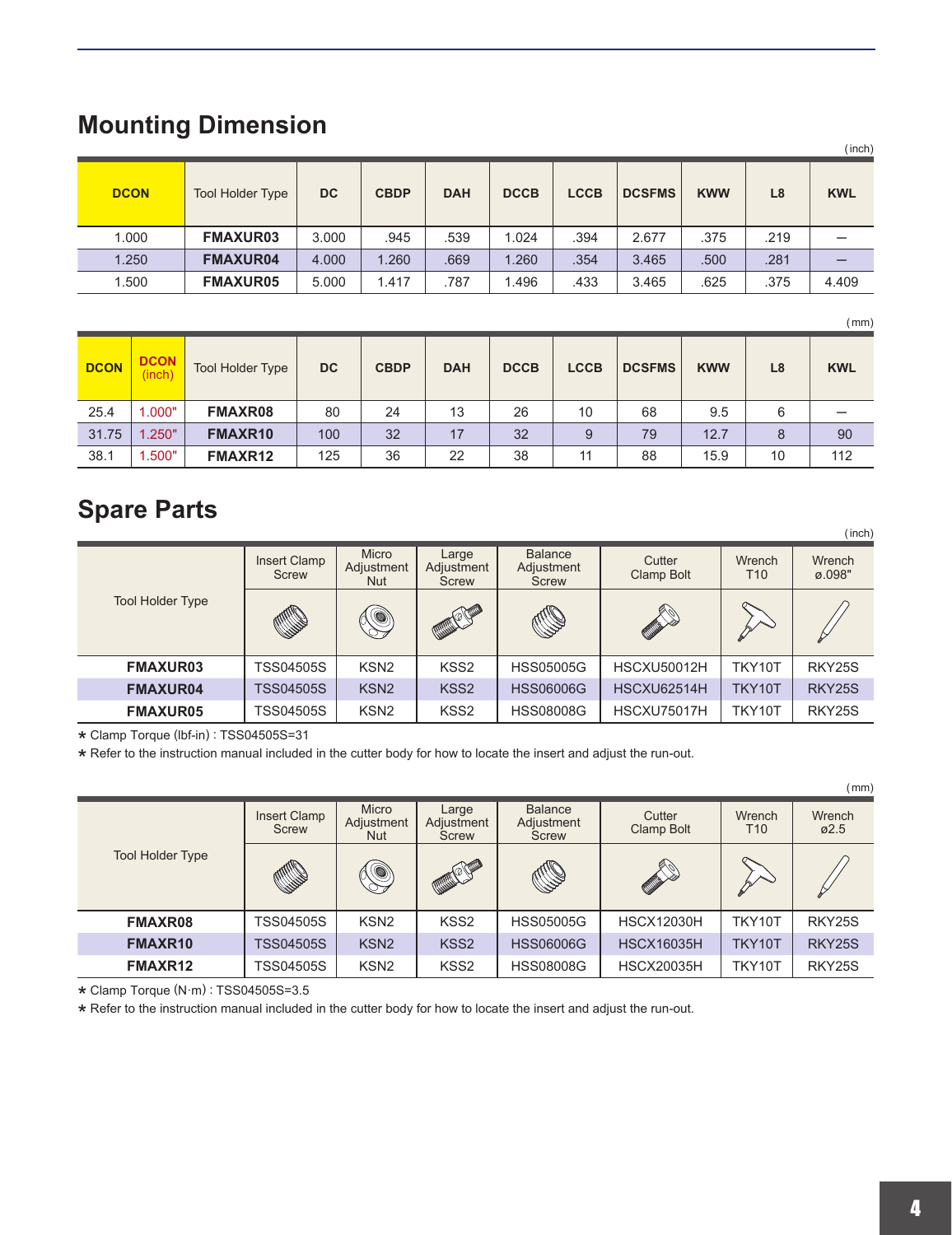### **Inserts**

|       |               |              |              |      |                |      |           |           | (inch)                     |
|-------|---------------|--------------|--------------|------|----------------|------|-----------|-----------|----------------------------|
| Shape | Order Number  | <b>Class</b> | <b>Stock</b> |      | W <sub>1</sub> | S    | <b>BS</b> | <b>RE</b> |                            |
|       | GOER1408PXFR2 | MD2030       | $\bullet$    | .551 | .354           | .165 | .079      | .031      | $\frac{5}{2}$<br><b>BS</b> |
|       |               |              |              |      |                |      |           |           | .s.<br>W1                  |
|       |               |              |              |      |                |      |           |           | ဖာ<br>$\dot{\mathbf{e}}'$  |

a **: Inventory maintained. (PCD inserts are available in 1 piece in one case)** 

### **Features of New PCD Grade MD2030**

### **Diamond Sintered Segment Containing Ultra Microparticle Diamond**

- **Optimized grade for milling.**
- a Improved fracture resistance during interrupted machining.
- a Offers a highly stable cutting edge that prevents burrs and gives an excellent surface finish.

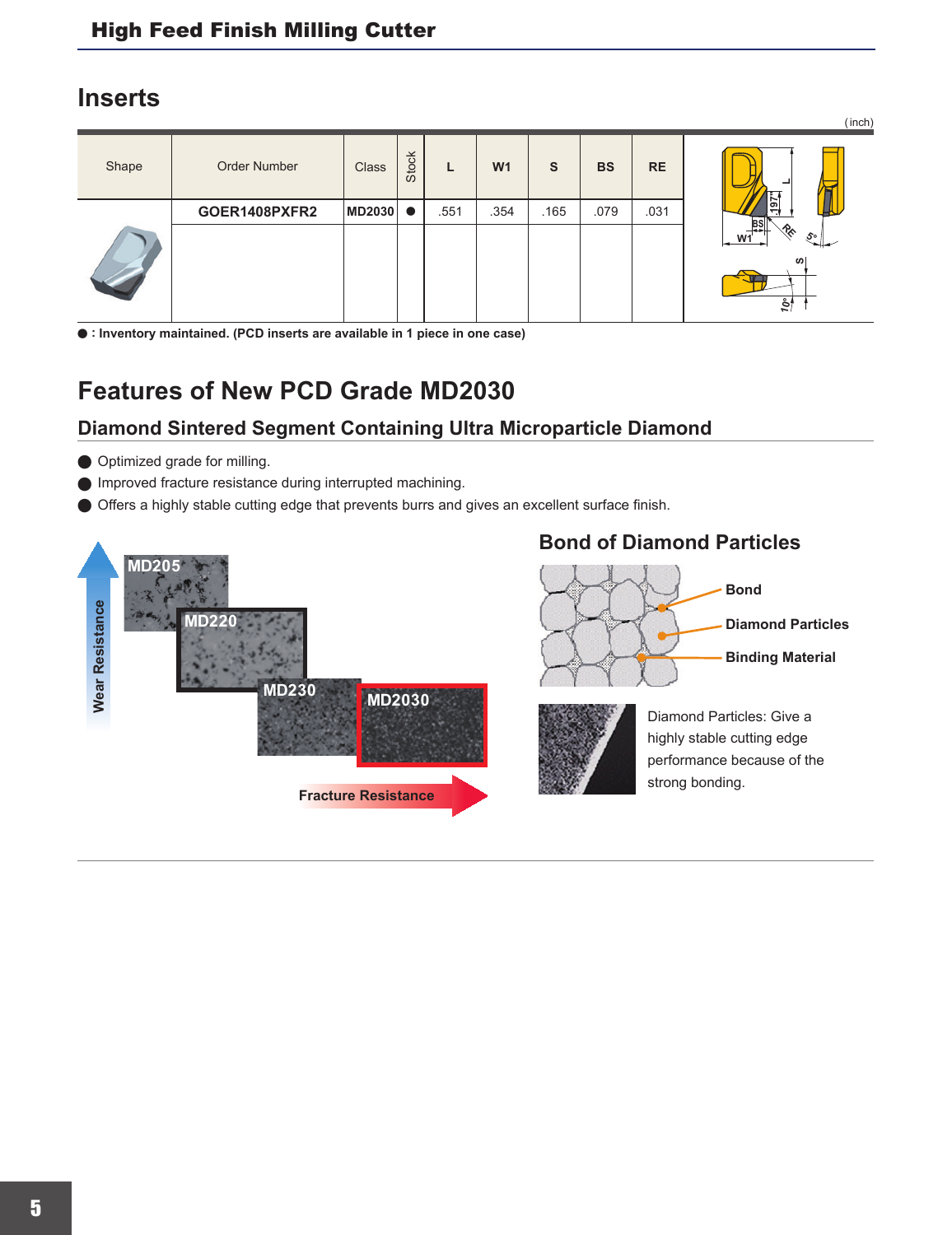|              | <b>Recommended Cutting Conditions</b><br>(inch) |                 |               |                         |                 |                                 |                         |  |  |  |  |
|--------------|-------------------------------------------------|-----------------|---------------|-------------------------|-----------------|---------------------------------|-------------------------|--|--|--|--|
|              | <b>Work Material</b>                            | Characteristics | Grade         | <b>VC</b><br>(SFM)      | ae              | ap                              | fz<br>(IPT)             |  |  |  |  |
| $\mathsf{N}$ |                                                 |                 |               |                         | ≤.008 DC        | $≤.079$<br>$(.020 - .118)$      |                         |  |  |  |  |
|              |                                                 | Si < 12.5%      | <b>MD2030</b> | 8200<br>$(6560 - 9840)$ | $\leq 0.020$ DC | $\leq 079$<br>$(.020 - .098)$   | .003<br>$(.002 - .008)$ |  |  |  |  |
|              |                                                 |                 |               |                         | $\leq 0.031$ DC | $\leq 0.079$<br>$(.020 - .079)$ |                         |  |  |  |  |
|              | Aluminum Alloy                                  |                 |               |                         | ≤.008 DC        | $\leq 0.079$<br>$(.020 - .118)$ |                         |  |  |  |  |
|              |                                                 | Si ≥12.5%       | <b>MD2030</b> | 1970<br>$(1310 - 2625)$ | $\leq 0.020$ DC | $\leq 079$<br>$(.020-.098)$     | .003<br>$(.002 - .008)$ |  |  |  |  |
|              |                                                 |                 |               |                         | $\leq 0.031$ DC | $\leq 0.079$<br>$(.020 - .079)$ |                         |  |  |  |  |

\* Adjust the depth of cut depending on the width of cut.

#### **Finished Surface Roughness (Rz)**



| <cutting conditions=""></cutting> |                                    |
|-----------------------------------|------------------------------------|
| Work Material                     | : ADC12 Cylinder Head              |
| Tool                              | : FMAXR12524E                      |
| Insert                            | : GOER1408PXFR2                    |
| Grade                             | : MD2030                           |
| Revolution                        | : 8000-12000 min <sup>-1</sup>     |
| Feed                              | $: .003$ IPT                       |
| Depth of Cut                      | : ap=.079 inch                     |
|                                   | $ae = 2.677$ inch x 3 pass         |
| <b>Cutting Mode</b>               | : Internal Through Coolant 580 psi |
|                                   |                                    |

#### **Effective Chip Disposal Range**